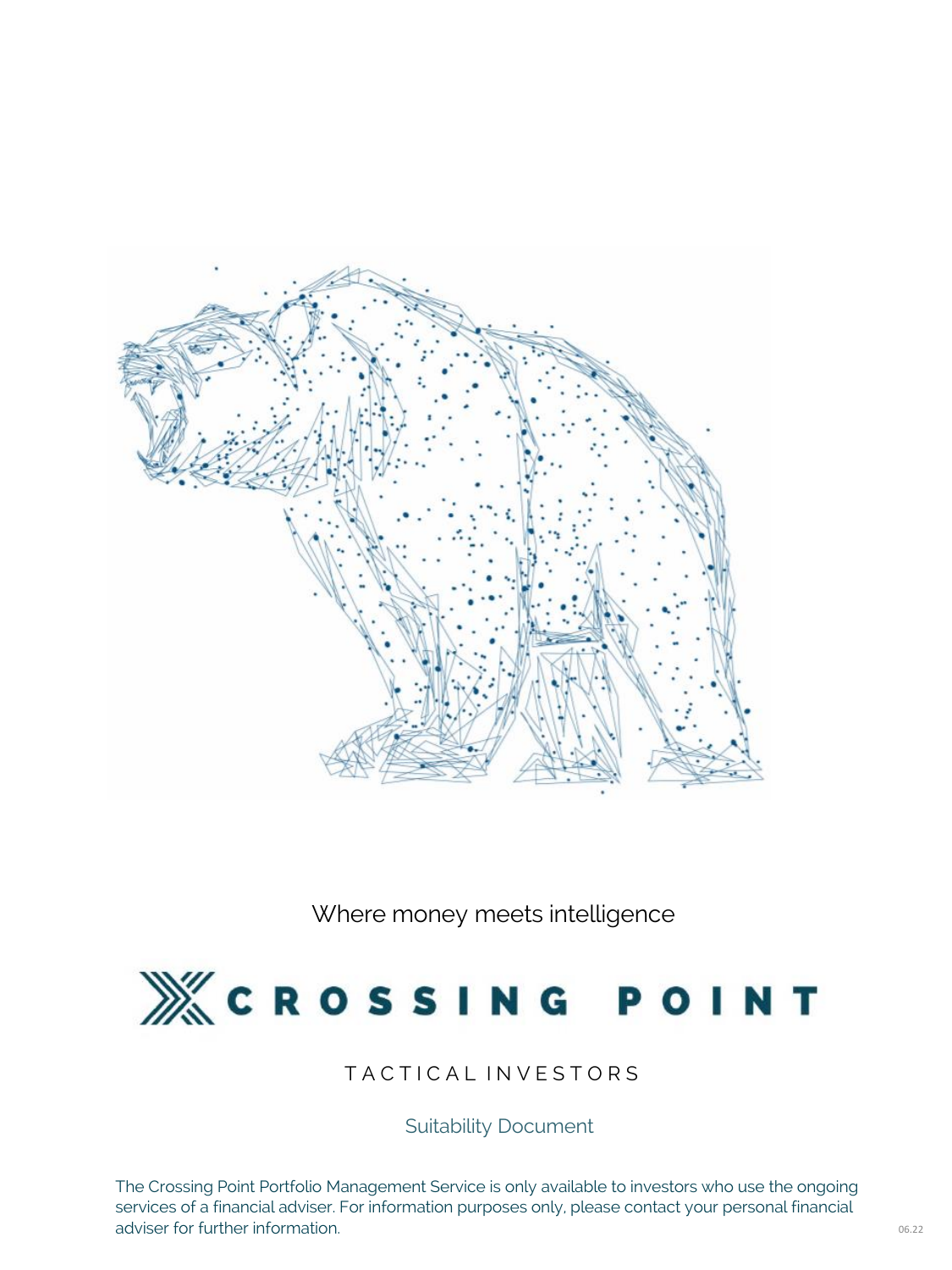

## About Crossing Point

Crossing Point Investment Management was conceived in 2014 and formed in 2018, based on the conclusion of extensive academic research into an investment philosophy established upon trend following and tactical trading. Our investment strategies are based on exhaustive and robust research and testing, backed up by MSc and PhD research papers.

Crossing Point's investment managers have both extensive academic and analytic backgrounds which has led to the unique use of trend following and tactical trading for our managed portfolio services.

#### **Managed Portfolio Service (MPS)**

Multi-asset class portfolios are invested across different geographies and available in portfolios aligned to a client's risk level.

The Managed Portfolio Service (MPS) is a discretionary, actively managed service for clients of Independent Financial Advisers. There are four solutions with different risk levels designed to suit a range of needs. The MPS provides access to professionally managed portfolios invested in third-party funds with a global outlook.

The portfolios are designed as long-term investments and may not be suitable if planning to withdraw money within five years.

### **Investment Philosophy**

Our investment philosophy is guided by our core principles:

- A focus on prudent management of capital
- Provide honest and active investment management

- Institutional discipline
- Minimising client costs and charges

### **Prudent Management of Capital**

We access capital markets through low-cost funds after analysing international stock markets for movement and momentum. Our proprietary algorithms monitor and signal when to participate in a rising market and when to withdraw from a declining market. We aim to provide consistent returns at lower risk and lower cost.

#### **Risks**

The value of investments and the income from them can go down as well as up. Investors may get back less than the full amount originally invested. If you are unsure about any information contained within this document, or the suitability of this investment to meet your needs, you should speak with your financial adviser.

#### **Five Reasons to Choose Crossing Point**

- **1. Unique Investment Strategies –** Our distinctive strategies offer a diverse set of solutions to suit a range of investors compared to many established discretionary investment managers.
- **2. Attractive Returns –** At the heart of all portfolios is the desire to provide attractive long-term performance. Our portfolios typically perform well when compared to their relevant benchmarks.
- **3.** Risk Control All of our portfolios are tactically managed using technical, trend-following indicators that help smooth returns and reduce volatility and maximum drawdowns. The portfolios offer a double layer of risk control without compromising returns.
- **4. Diversified Global Asset Allocation –** All our portfolios are well-diversified, based on accredited asset allocation models and either use index-tracker funds, exchange traded funds or investment trusts to gain a full global asset class exposure.
- **5. Solution-based Portfolios –** Designed with a client objective in mind. We match strategies to investment outcomes or objectives whether these are risk controlled

decumulation, growth, or ethical ESG investing.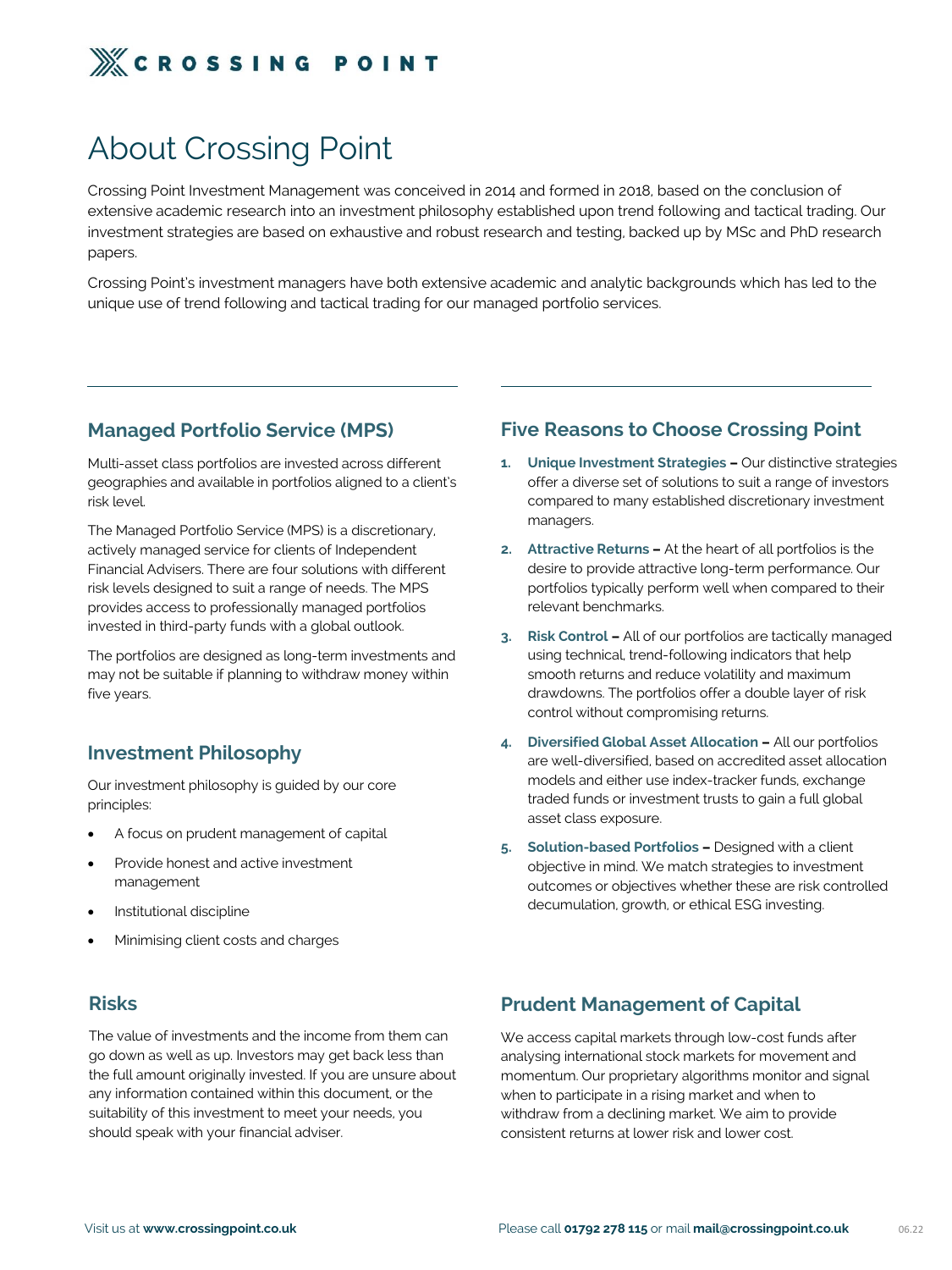

#### **Active Investment Management**

The foundation of our investment approach is strategic asset allocation – the practice of identifying and assembling the optimal mix of asset classes to maximise returns at a given risk level over the long term.

We have created four distinct investment solutions each with a number of different risk-based portfolios which can be used exclusively or as part of a larger asset allocation.

We control risk and volatility through a dynamic combination of asset allocation, market monitoring and tactical trading. Our dynamic, technical, rules-based analysis actively informs us when to hold equities and when to revert to the security of safer investments. This process responds to evolving stock market conditions with each fund within each geographic equity sector monitored independently. Trend-following strategies have been shown to significantly reduce volatility and maximum drawdowns while providing consistent capital returns.

We use a rigorous and robust research greatly increases the likelihood of identifying investment managers that offer the low-cost funds and investment trusts that make up our portfolios.

We work to ensure that the funds we select are some of the lowest cost funds available for each market. We also actively minimise our costs and keep our fees low compared to other DFMs.

At the heart of all portfolios is both the desire to provide attractive performance and the pursuit of low-cost funds. We compare available funds to ensure that the selected funds have favourable returns and low fees. All our portfolios are created using well-diversified, global asset allocations as the initial source of risk management.

Our trend-following strategy, implemented across all of the assets within our portfolios, provides a second layer of risk management. Through market monitoring and tactical trading our portfolios are designed to make the most of global equity rallies and seek to avoid the worst of any subsequent falls. The aim of our proactive management is to provide consistent long-term returns with reduced downside risk.

#### **Research Process**

Our investments are based on respected asset allocation models with an additional trend-following overlay. Each fund within each geographical equity sector is monitored individually. We may completely or partially exit one fund or market and retain another depending on the positive or negative signals from each particular fund. If we have sold out of a specific equity exposure, our monitoring system will signal when to reinstate that position as conditions become more favourable.

All Green Path investments are screened for their environmental, social and governance (ESG) principles. Green Path fund providers are all signatories of the Principle of Responsible Investing and use either positive or negative screening, or a combination of both. We also utilise Morningstar Sustainability Ratings and MSCI ESG Ratings where available.

Our Heritage portfolios invest in investment trusts which increase the diversity of underlying investments while also providing a reduction in fees compared to OEICs.

Our Fusion portfolios invest in a mix of active, passive and ESG funds to achieve greater exposure and diversification.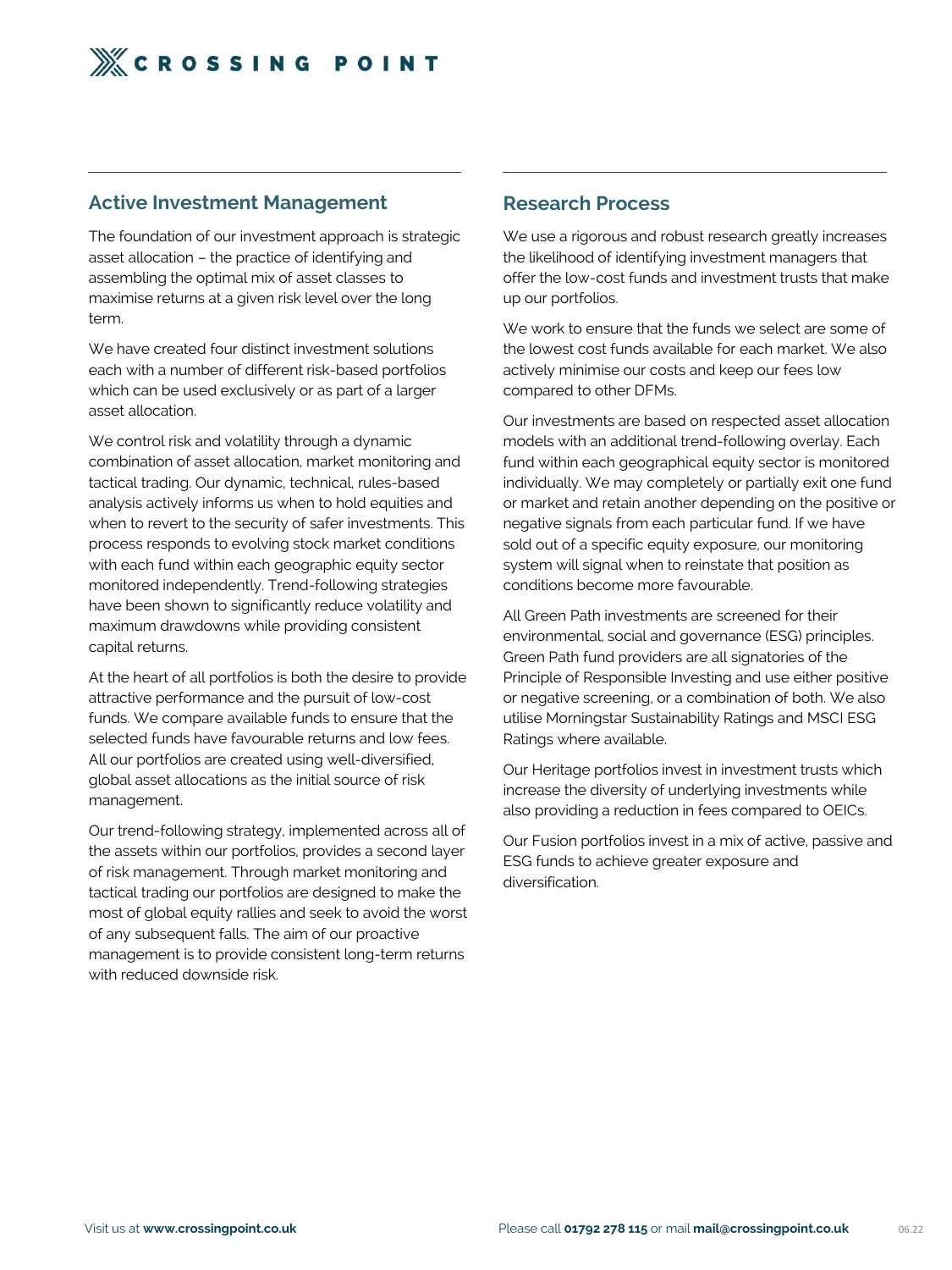

#### **Decumulation Strategy**

A very real danger to long-term income investors is the potential damaging impact of early falls in pension fund values causing a reduction in long-term capital, also known as sequence of returns risk. This impact is magnified when income withdrawals are needed creating a "double" fall in values. Research into sequence of returns risk shows that early falls in an investment creates a long-term impact on capital values which can affect the long-term viability of income withdrawals. Also, during decumulation, the process of selling underlying assets for income when markets are falling has a greater impact on the reduction of the underlying capital.

We believe in clarity and transparency of reporting, delivered in a timely way and tailored to reflect our investment service. We produce quarterly factsheets and monthly reports showing key performance information along with a review of economic and market trends.

Crossing Point's portfolios are designed to protect capital values of income paying portfolios allowing retired investors to take an income from a portfolio with greater confidence.

## **Typical Investor**

Our MPS are designed for investors seeking exposure to global investment markets through third-party funds in order to optimise returns or income. Clients have the flexibility to switch between portfolio strategies if their circumstances or objectives change.

### **Performance and Reporting**

#### **Investment Strategies**

There are four investment solutions: Guardian, Green Path, Heritage, and Fusion. Each offers a range of portfolios to suit different risk-return appetites. Investors can choose whether to focus on capital growth, ESG principles, passive investments, or a combination depending on their requirements.

#### **Portfolio Descriptions**

Each of our solutions uses third-party funds to gain exposure to the different asset classes, helping to spread manager risk.

We encourage open debate and our investment managers meet formally at least fortnightly, but usually weekly, to discuss trends and trading strategy. We will also meet on an ad-hoc basis if there are significant movements within markets that may adversely affect portfolios.

#### **Costs**

The cost of running an investment portfolio over the long term has one of the highest impacts on performance. Since the introduction of MIFIDII, cost transparency and cost awareness has become even more of an important factor when considering a DFM option for clients.

Crossing Point works to ensure that the funds they select are some of the lowest cost funds available for each market. They also complete further due diligence in order to assess the impact of any added one-off fees, transaction fees, and ongoing charges. Studies have found that paying a higher fee for an active fund not only does not improve performance but higher-charging funds can often underperform cheaper funds.

To further reduce costs for your clients, Crossing Point also actively minimise their costs in order to keep fees low compared to other DFMs.

Low management fees and the dynamic use of low-cost investment instruments represent a significant evolution in effectively utilising modern access to global markets.

## **Crossing Point applies a fixed fee of 0.30%**

Additional fund costs (weighted OCF) will apply and will vary dependent upon the portfolio range selected for your needs.

Additional platform charges will apply and are dependent upon the platform selected.

## **Institutional Discipline**

We have a team of investment managers who have extensive experience within capital market analysis and investment management. They are also academics and so have the experience and ability to apply the theory underlying Crossing Points' investment philosophy.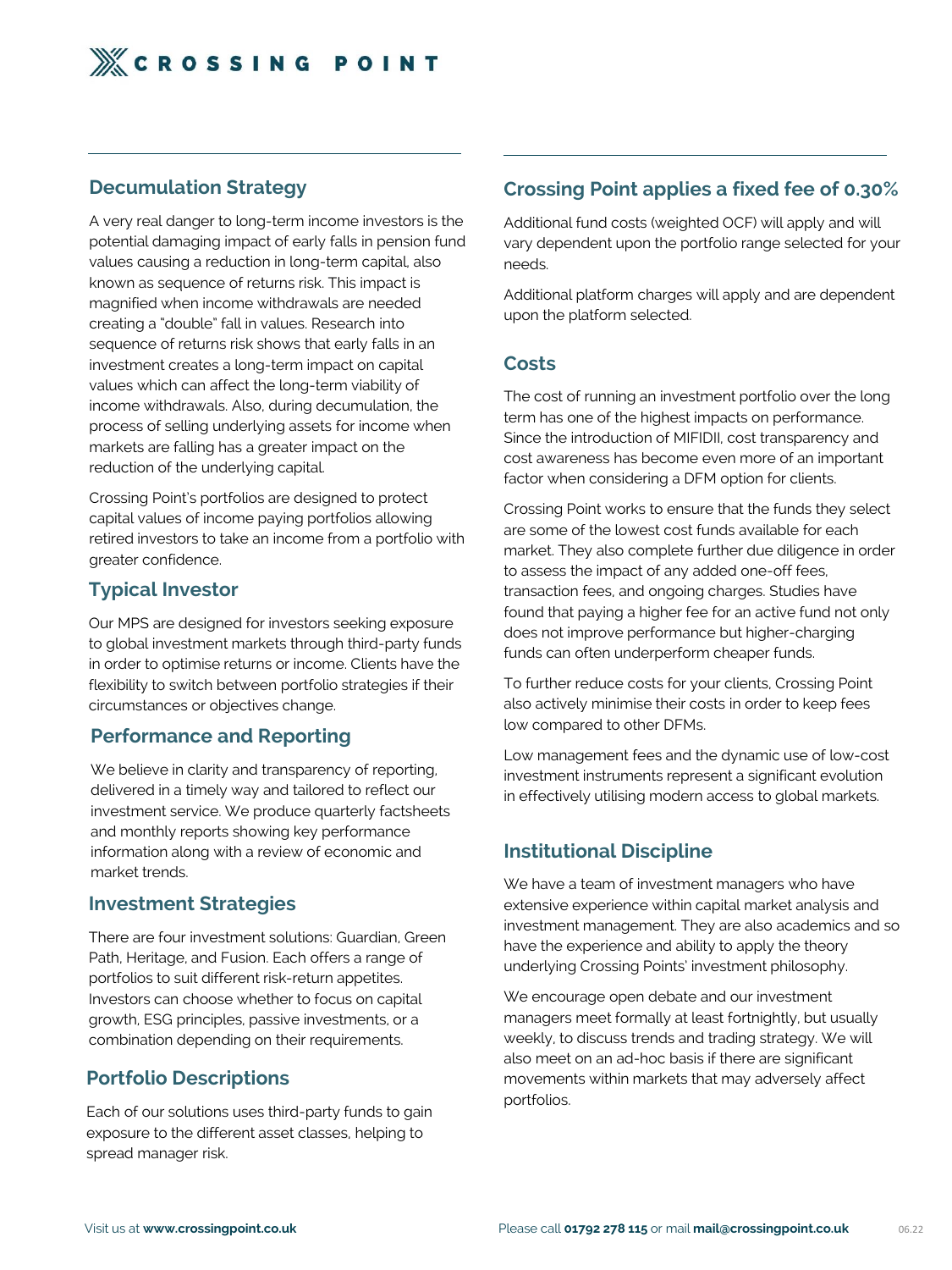

#### **Guardian**

Our five Guardian portfolios are designed to protect portfolios by smoothing longer term returns to help Financial Advisers plan with greater accuracy and confidence. Our portfolios use a trend-following strategy which has been shown to minimise volatility and maximum drawdowns and can assist in an efficient, reliable low-cost decumulation pension strategy.

Decumulation investors could hold a combination of cash to support their income requirements and a Guardian portfolio that focusses on providing consistent returns and capital protection. We do not use structured products that introduce additional risk and cost. Instead, we prefer the use of low-cost funds as our underlying assets.

Trend following uses a combination of varying average stock price movements which can, when rising, signal a buy opportunity or, when falling, signal to sell. These market momentum signals allow us to buy into equity assets as they start to build upward momentum but also tell us when to leave the asset when markets' reverse. If there is a signal to sell, we reduce or completely sell out of a fund and move to the security of safer assets to protect our gains. We only repurchase assets when upward momentum returns.

#### **Key Objectives**

.

#### **Green Path**

Socially responsible investment (SRI) and the use of Environmental, Social, Governance (ESG) investment criteria to guide investments have become mainstream. There is now overwhelming evidence that sustainable investment can deliver comparable returns with traditional investments and can also offer opportunities for outperformance.

- Globally diversified investment
- Maintain the integrity of the environment and the use of natural resources
- Recognise the civil, economic and social rights of every human being
- Focuses on growth and capital preservation
- Reduces volatility
- Smooths long-term returns supporting more accurate cash flow modelling
- Limits the sequence of returns risk
- Reduces maximum drawdown
- Protects assets in times of market stress

All our investments are rigorously screened using ESG criteria. The latest strategies, which we adopt, take a positive approach by seeking sustainable investments that have a greater potential to boost returns. This is achieved by integrating environmental, social and governance (ESG) considerations into the investment process. Sustainable companies are typically less exposed to tail risks such as environmental accidents or punishment from regulators and can therefore propel long-term returns.

Our Green Path Portfolios use a trend-following overlay.

#### **Key Objectives**

- Promote sustainable development today without compromising future development
- Maximise results and reduce risk from drawdown through trend-following strategies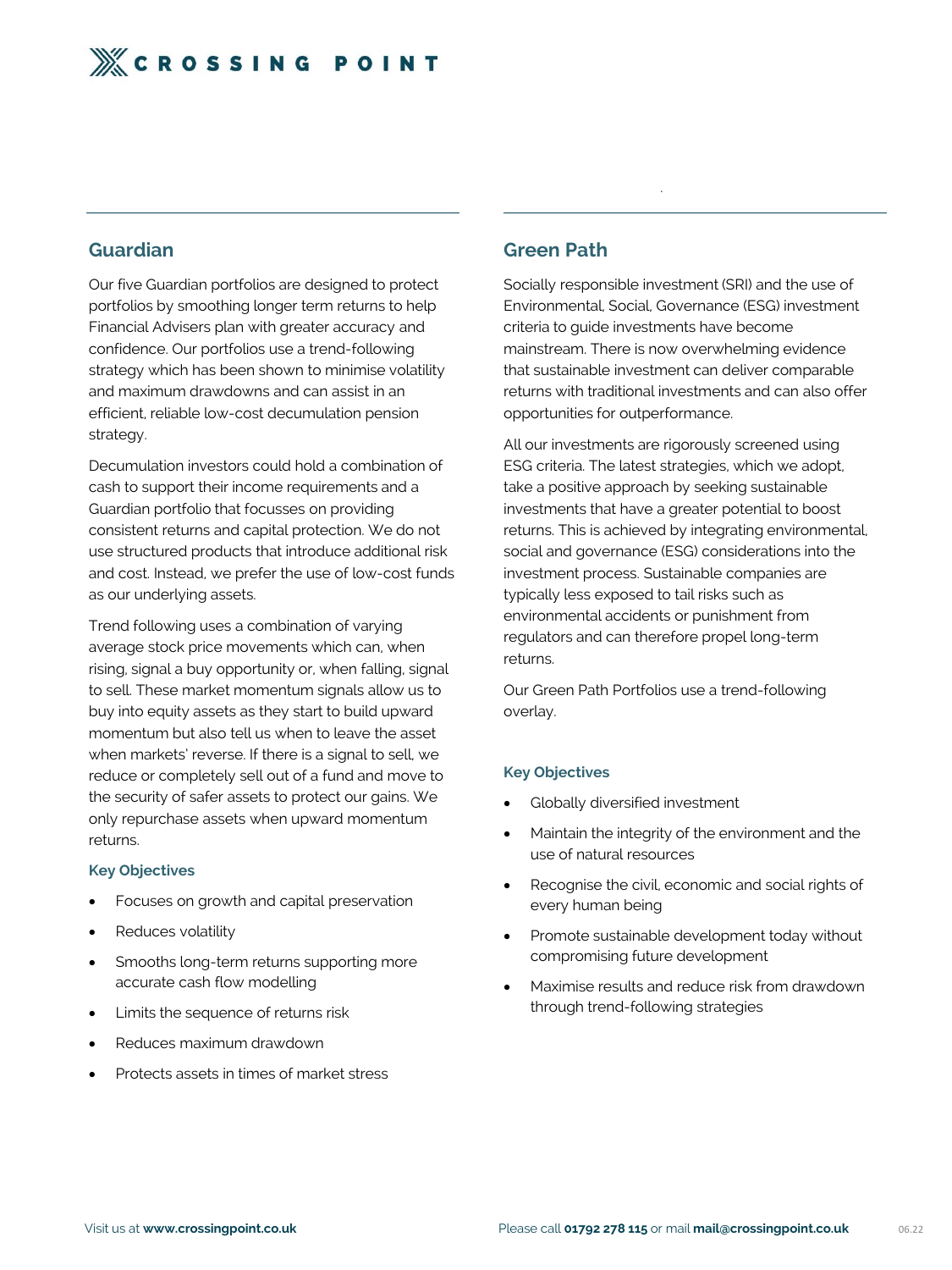

#### **Heritage**

Investment Trusts were a Victorian invention and were a means to raise private capital to fund new developments, such as railways, across the world. They also allowed more moderate investors the same access to the stock market that had previously only been available to much larger capital investors and organisations. The investment trust industry has continued to invest in ground-breaking opportunities including technology, biotechnology, healthcare, emerging and frontier markets, private equity and venture capital.

- Superior long-term performance and returns
- Greater diversification and range of holdings
- Global equity strategies
- Flexible investment management
- Lower management costs than open-ended investment companies
- Maximise results and reduce risk from drawdown through trend-following strategies

Our Heritage Portfolios use a trend-following overlay.

#### **Key Objectives**

#### **Fusion**

Our five Fusion portfolios bring together low-cost index tracking funds and leading active fund managers which can invest in markets and sectors not covered by mainstream tracker funds. This portfolio range is aimed to achieve diversity, global stock market growth, and risk control through the use of a broad asset allocation and to manage downside risk and smooth longer term returns through the use of trend-following strategies.

Fusion portfolios are designed to assist in an efficient, reliable, low-cost accumulation investment and pension strategy.

#### **Key Objectives**

- Focuses on growth and capital preservation
- Reduces volatility
- Smooths long-term returns, supporting more accurate cash flow modelling
- Diversified assets in active and passive funds
- Reduces maximum drawdown
- Protects assets in times of market stress